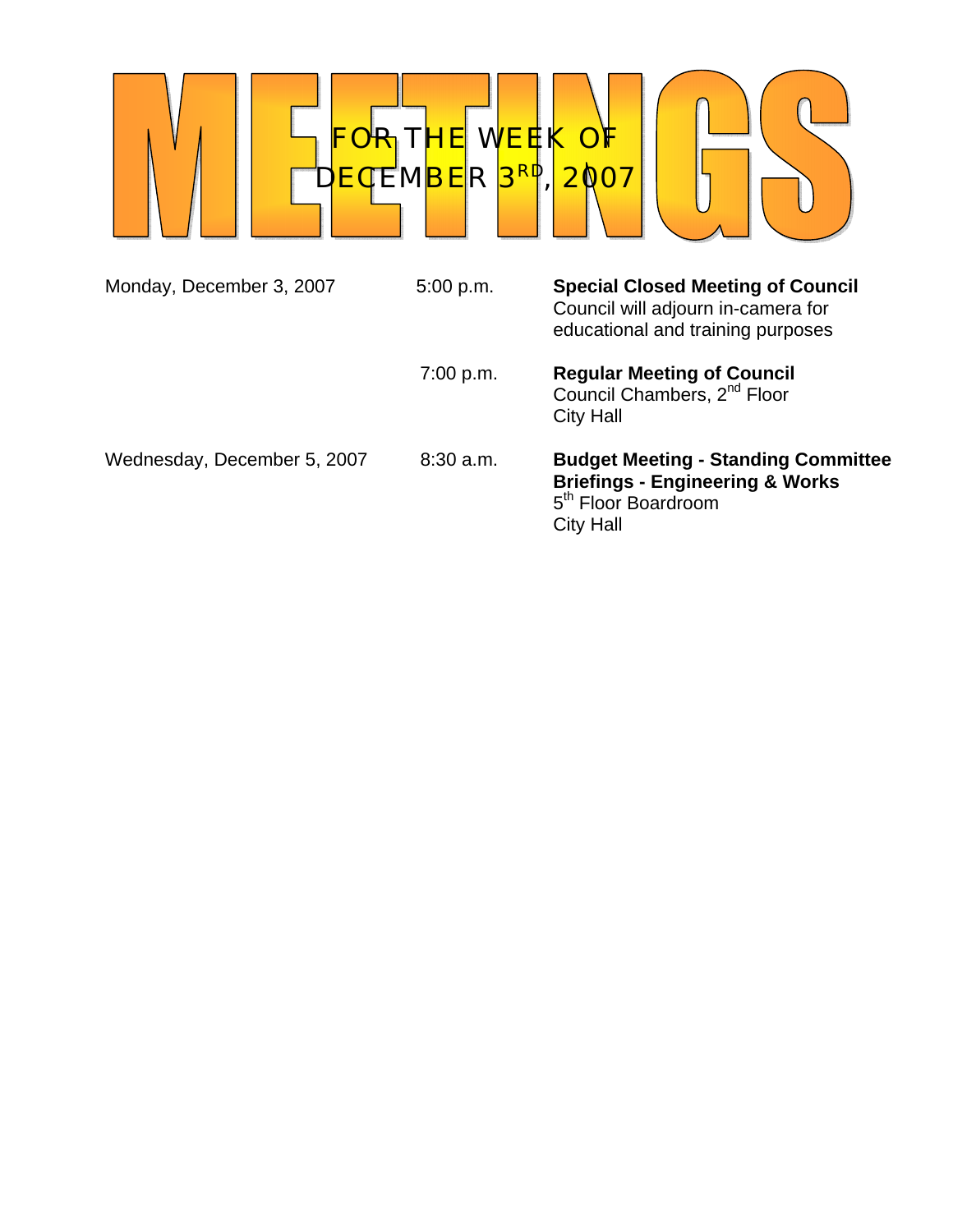# **THE CORPORATION OF THE CITY OF NORTH BAY REGULAR MEETING OF COUNCIL HELD MONDAY, DECEMBER 3RD, 2007**

# **PUBLIC PRESENTATIONS:**

# **PUBLIC MEETING MINUTES:**

Monday, November 19, 2007

## **CLOSED MEETING MINUTES (available for Council viewing in the Clerk's Office):**

Monday, November 19, 2007

## **COMMITTEE REPORTS:**

General Government Committee Report No. 2007-13

## **CORRESPONDENCE:**

- 1. Rezoning application by Miller & Urso Surveying Inc. on behalf of 497030 Ontario Inc. - Highway #63 (D14/2007/ESCH/5300H63).
- 2. Report from S. McArthur dated November 22, 2007 re Rezoning application by Wood's Welding Limited - 3628 Highway 11 North (D14/2007/WOODS/3628H11N).
- 3. Report from S. McArthur dated November 22, 2007 re Rezoning application by Ron Girard - 478 Second Avenue West (D14/2007/GIRAR/SECOND).
- 4. Report from S. McArthur dated November 22, 2007 re Rezoning application by Bob & Noëlla Boissonneault - 154 Milani Road (D14/2007/BOISS/154MILAN).
- 5. Report from S. McArthur dated November 22, 2007 re Rezoning application by Guy Laferriere (formerly Adrien & Noëlla Lefebvre) - 140/144 Burrows Street (D14/2007/ LAFER/140-144B).
- 6. Report from B.A. Rogers/A. Lang dated November 26, 2007 re 2008 Capital Budget and 2008 to 2012 Five-Year Capital Forecast and Long-Term Capital Funding Policies (F05/2007/CAPBU/GENERAL) (F05/2008/CAPBU/GENERAL).
- 7. Report from R. Mimee dated November 26, 2007 re 2008 Preliminary Operating Budget (F05/2007/CAPBU/GENERAL) (F05/2008/CAPBU/GENERAL).
- 8. Report from I.G. Kilgour dated November 28, 2007 re Tim Horton's (Cassells Street location) - Site Plan Control Agreement (D11/2007/SPCA/TDL).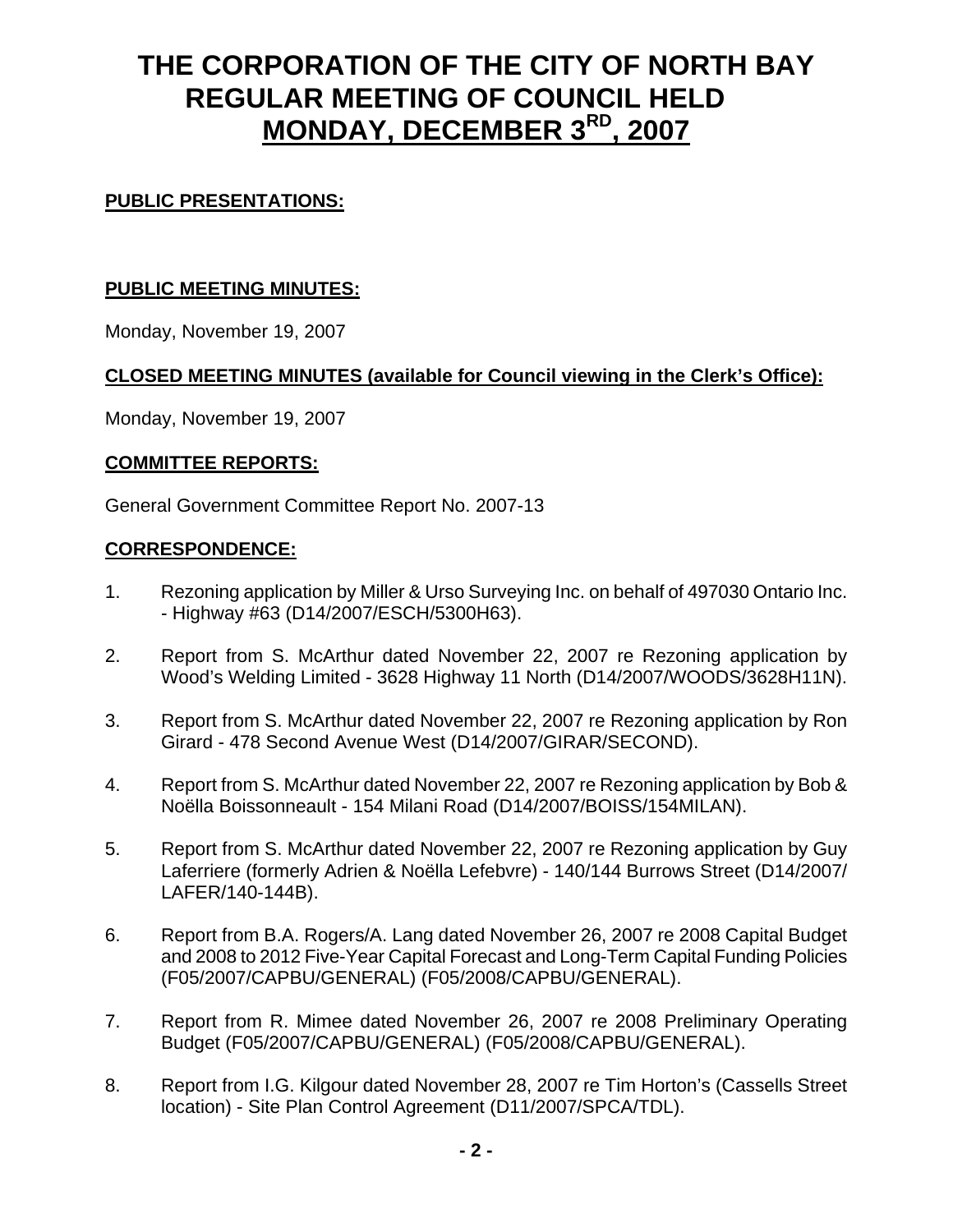- 9. Report from J.D. Knox dated November 27, 2007 re Transit Agreement with Nipissing University and Canadore College (L04/2007/NIPUN/TRANSIT).
- 10. Report from S. McArthur dated November 26, 2007 re Lane closure Cassells Street, King Street West, McPhail Street and High Street (T09/2007/PERUT/KINGST).
- 11. Report from J. Manning/B.A. Rogers dated November 27, 2007 re RFQ 2007-119, Emulsified asphalt patching material (F18/2007/TENDE/GENERAL).
- 12. Report from C.M. Conrad dated November 28, 2007 re Accountability and Transparency Policy (L11/2007/BI130/GENERAL).
- 13. Report from P. Carello dated November 27, 2007 re Application to Northern Communities Investment Readiness Program (F11/2007/MNDM/NCIR).
- 14. Rezoning application by Pioneer Construction Inc. Stanley Road (D14/2007/ PIONE/STANLEYR).

## **BY-LAWS FOR CONSIDERATION:**

## **General Government - First, Second and Third readings:**

By-Law No. 2007-205 to regulate Encroachments on City owned property.

By-Law No. 2007-223 to authorize the borrowing upon serial debentures in the amount of \$9,000,000 towards the cost of certain capital works.

By-Law No. 2007-228 to adopt the Delegation of Powers and Duties Policy.

By-Law No. 2007-229 to execute an Agreement with Veritec Consulting Inc. relating to a Long-Term Universal Water Metering Strategy.

By-Law No. 2007-230 to execute a Financing Agreement with Ontario Infrastructure projects Corporation relating to a loan under the OSIFA Loan Program for Cassellholme capital purposes.

By-Law No. 2007-232 to authorize the exchange of lands with Shanna Devost and Ryan Rochon (CN Right-of-Way lands, block bounded by Durrill, Copeland, Bell and Jane Streets).

By-Law No. 2007-233 to authorize the sale of CN Right-of-Way lands to the abutting owners in the Durrill-Bell Block and Bell-Cormack Block.

## **Community Services - First, Second and Third readings:**

By-Law No. 2007-231 to execution of an Agreement with 2 Pizza and Wings o/a Marco Concessions & Food Catering relating to concession services at the Transit Terminal.